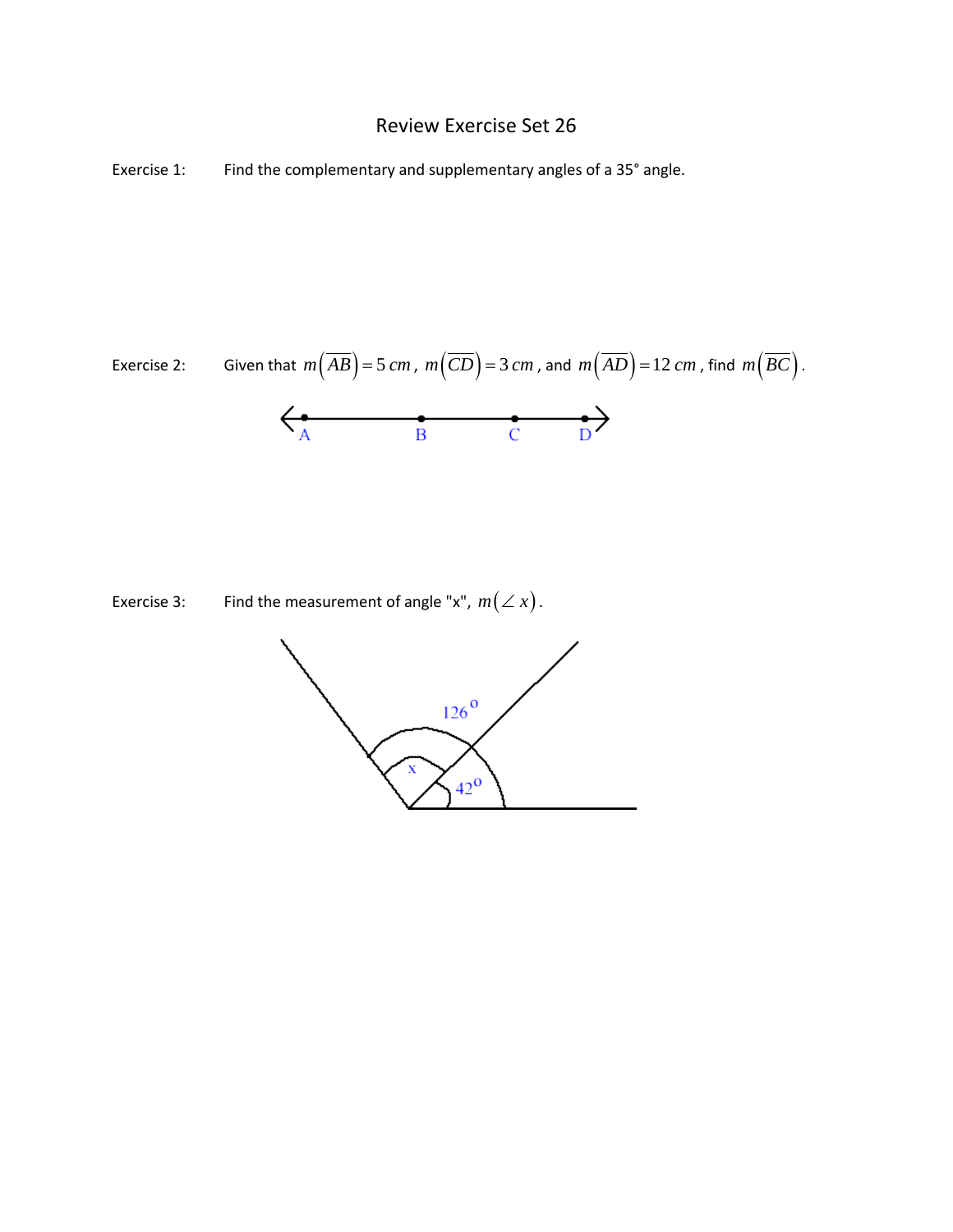



Exercise 5: Given that lines I and m are parallel, find x and y.

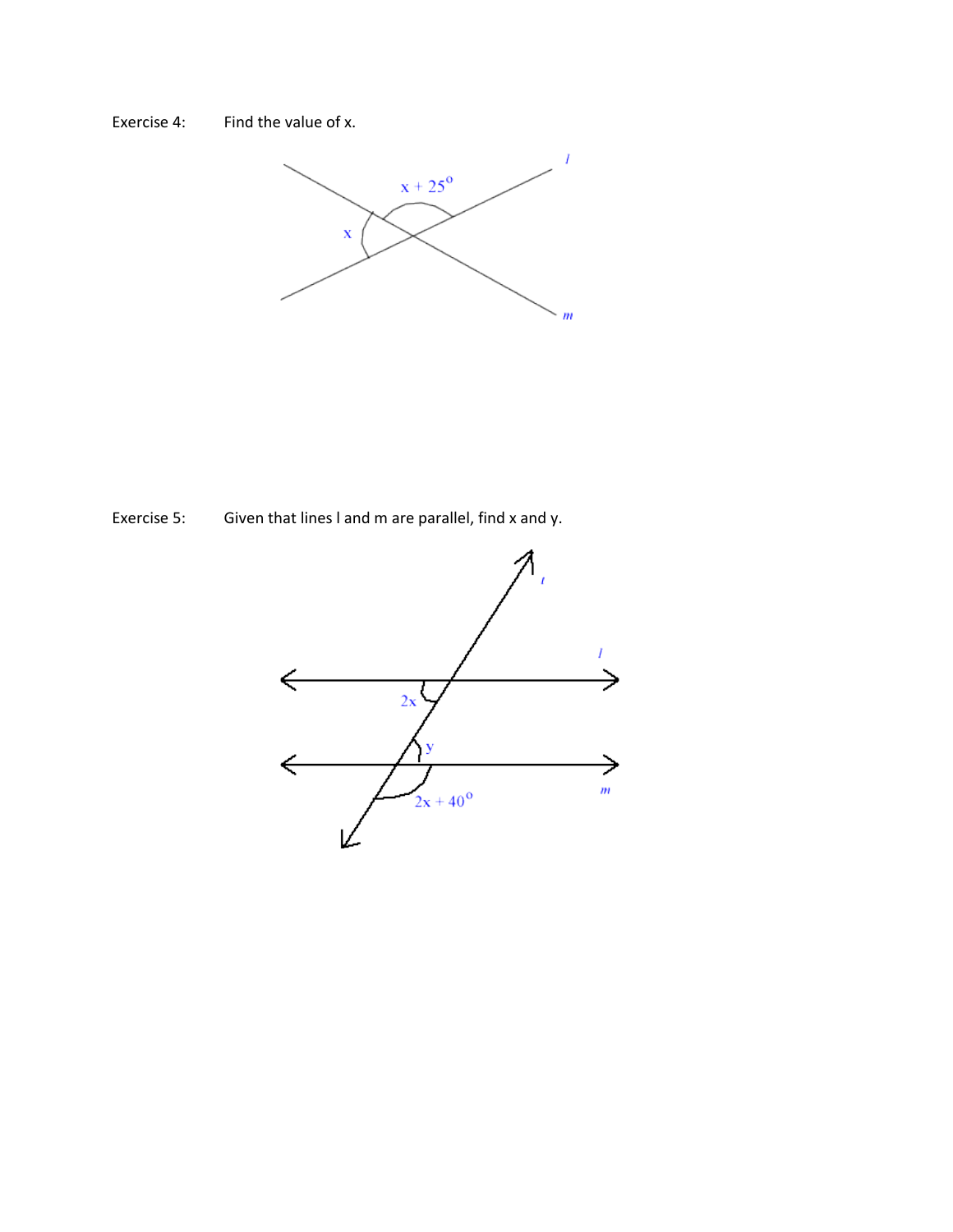Exercise 6: Given that  $m(\angle y) = 95^{\circ}$  and  $m(\angle y) = 24^{\circ}$ , find the measurements of angles a, b, and x.

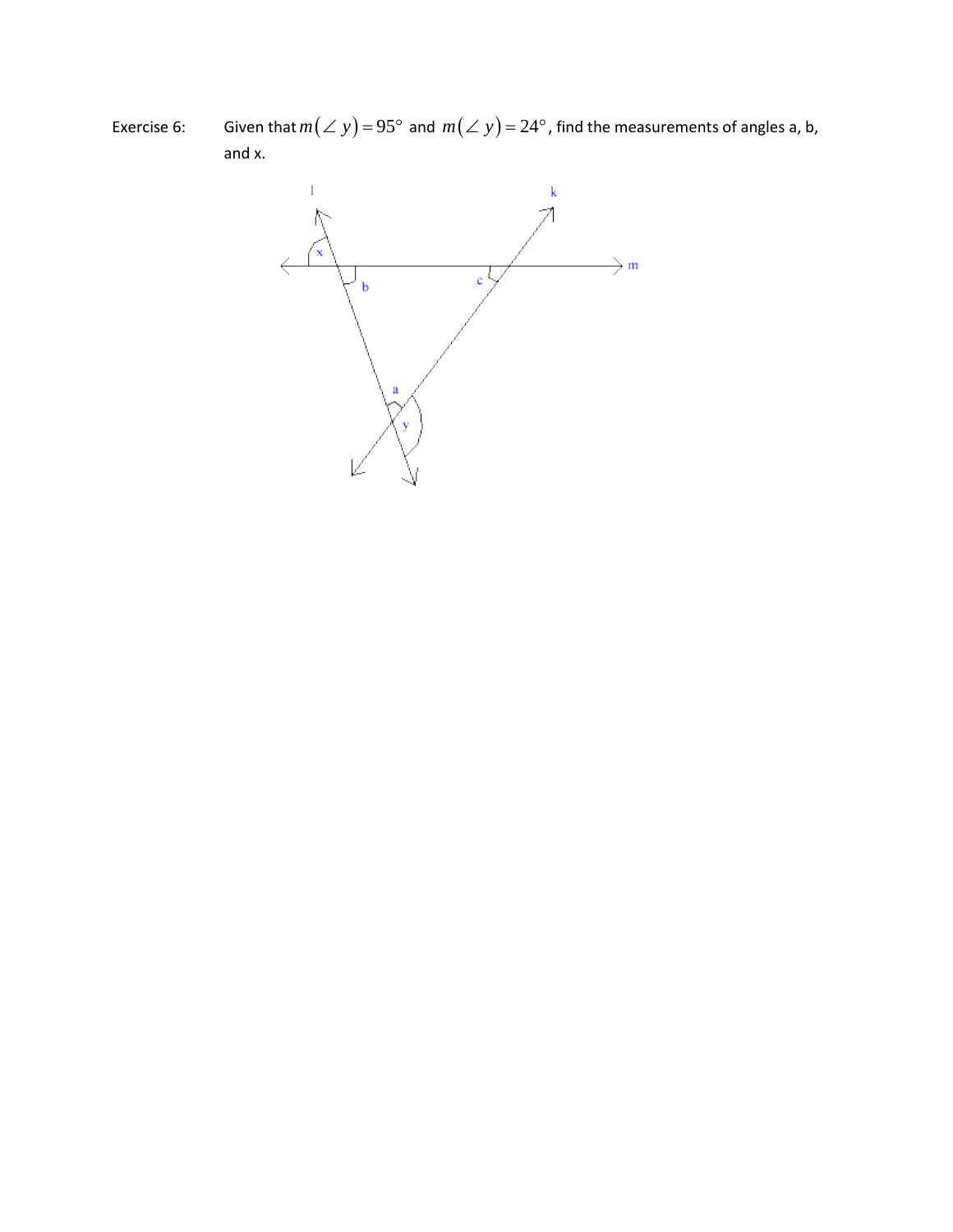## Review Exercise Set 26 Answer Key

Exercise 1: Find the complementary and supplementary angles of a 35° angle.

Complementary angles must add up to equal 90°.

Let  $x =$  the unknown angle.

 $x + 35^{\circ} = 90^{\circ}$  $x = 90^\circ - 35^\circ$  $x = 55^\circ$ 

## **The complementary angle to 35° is 55°.**

Supplementary angles must add up to equal 180°.

Let  $x =$  the unknown angle.

 $x + 35^{\circ} = 180^{\circ}$  $x = 180^\circ - 35^\circ$  $x = 145^\circ$ 

**The supplementary angle to 35° is 145°.**

Exercise 2: Given that 
$$
m(\overline{AB}) = 5 \text{ cm}
$$
,  $m(\overline{CD}) = 3 \text{ cm}$ , and  $m(\overline{AD}) = 12 \text{ cm}$ , find  $m(\overline{BC})$ .  
\n
$$
\leftarrow A \qquad \qquad B \qquad \qquad C \qquad \qquad D
$$

The sum of the three line segments  $m\left(\overline{AB}\right)$ ,  $m\left(\overline{BC}\right)$ , and  $m\left(\overline{CD}\right)$  must equal the length of the line segment  $m(AD)$ 

Let x = the length of the unknown line segment  $m(BC)$ 

$$
m(\overline{AB}) + m(\overline{BC}) + m(\overline{CD}) = m(\overline{AD})
$$
  
5 cm + x + 3 cm = 12 cm  
x + 8 cm = 12 cm  
x = 12 cm - 8 cm  
x = 4 cm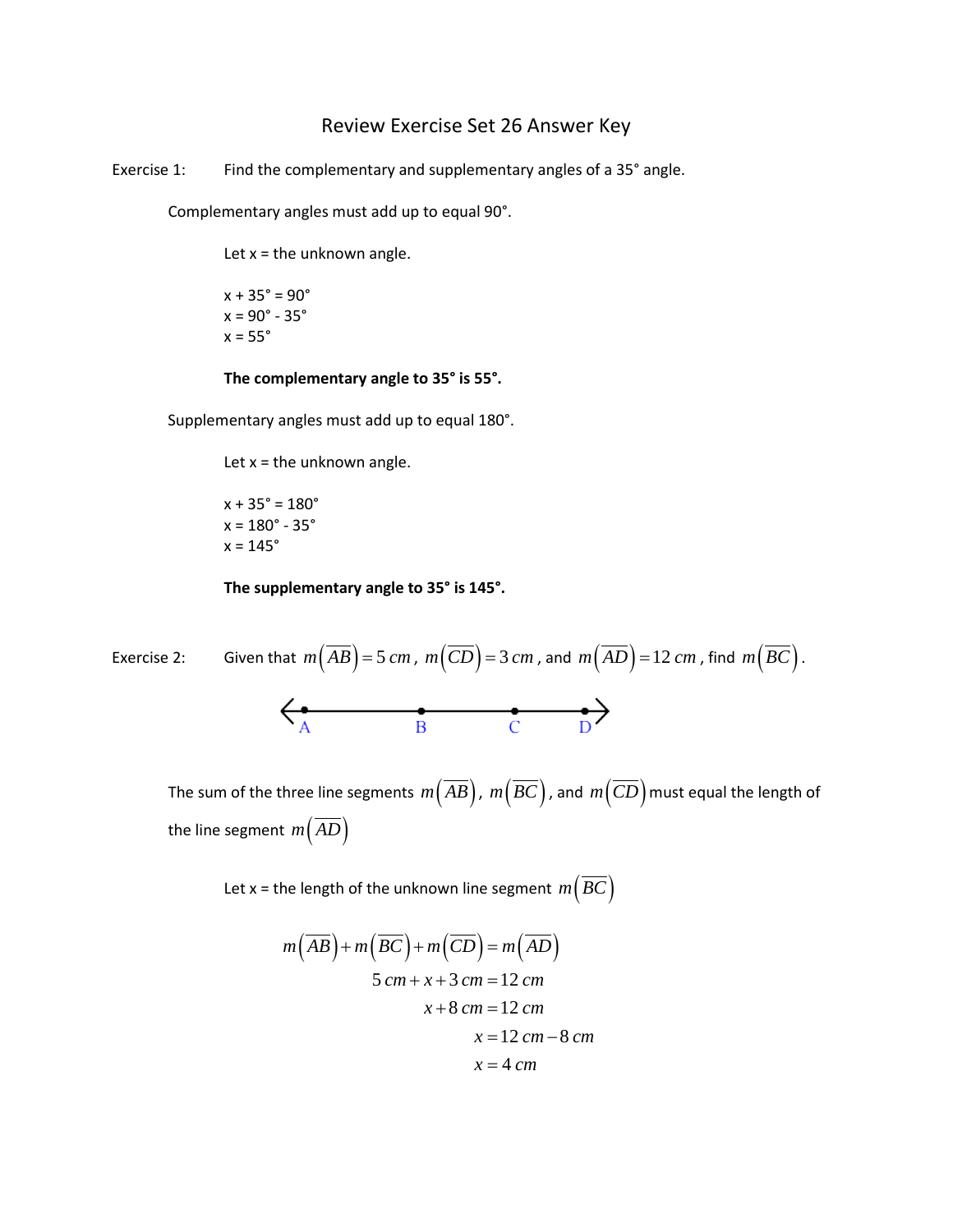Exercise 3: Find the measurement of angle "x",  $m(\angle x)$ .



We know from the picture that the sum of the two angles is equal to 126°, so we can setup our equation as:

$$
x + 42^{\circ} = 126^{\circ}
$$
  

$$
x = 126^{\circ} - 42^{\circ}
$$
  

$$
x = 84^{\circ}
$$

Exercise 4: Find the value of x.



x and x + 25° are supplementary angles so their sum must equal 180°

 $x + x + 25^{\circ} = 180^{\circ}$  $2x + 25^{\circ} = 180^{\circ}$  $2x = 180^\circ - 25^\circ$  $2x = 155°$  $x = 155^{\circ} \div 2$ **x = 77.5°**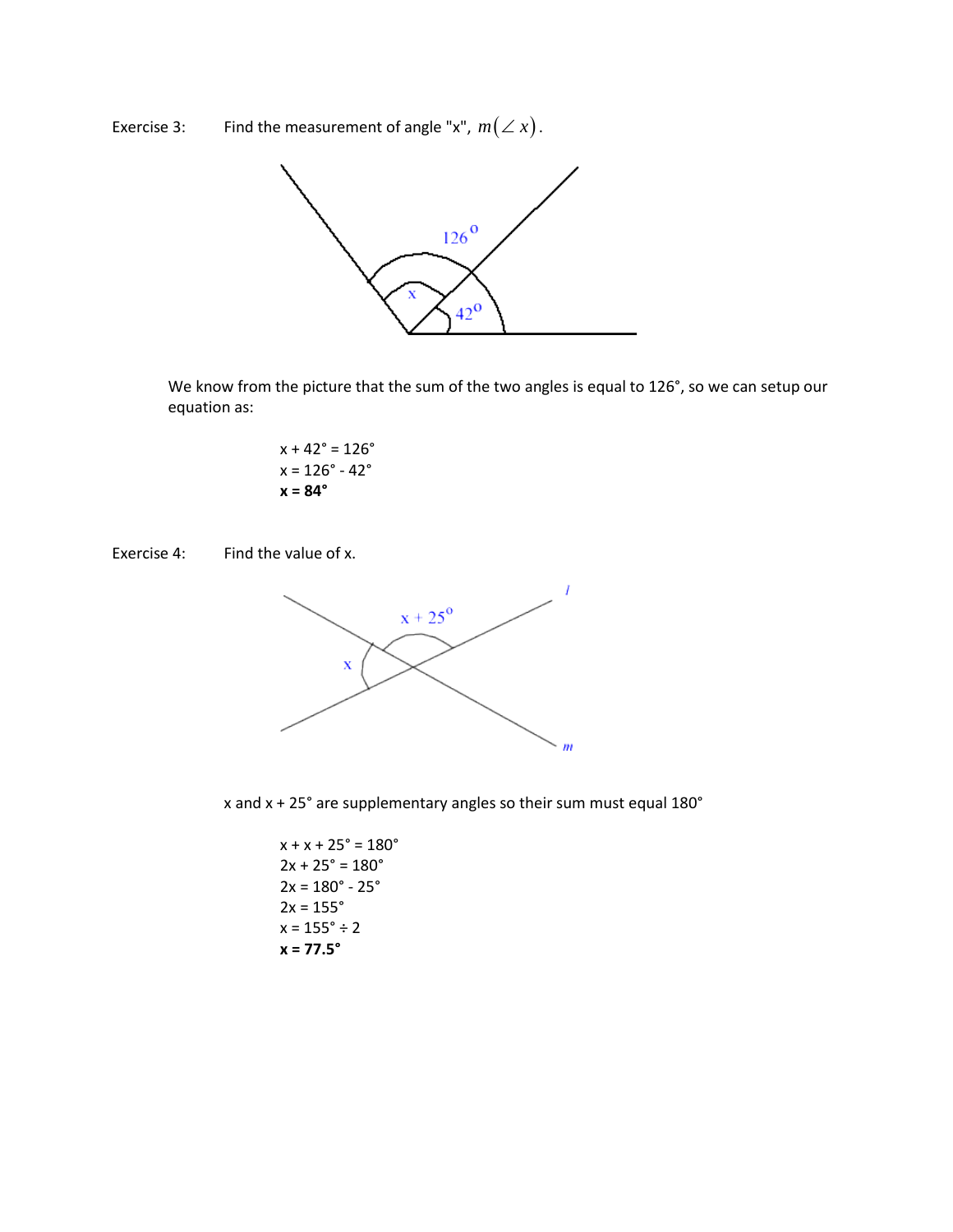Exercise 5: Given that lines I and m are parallel, find x and y.



2x and y are alternating interior angles so their measurements must be the same.

 $2x = y$ 

y and 2x + 40° are supplementary angles so their sum must equal 180°.

 $y + 2x + 40^{\circ} = 180^{\circ}$ 

Since we know from our first equation that  $2x = y$ , we can substitute the  $2x$  in for y in the second equation. This will reduce the equation down to having only one unknown variable.

$$
y + 2x + 40^{\circ} = 180^{\circ}
$$
  
\n
$$
2x + 2x + 40^{\circ} = 180^{\circ}
$$
  
\n
$$
4x + 40^{\circ} = 180^{\circ}
$$
  
\n
$$
4x = 180^{\circ} - 40^{\circ}
$$
  
\n
$$
4x = 140^{\circ}
$$
  
\n
$$
x = 140^{\circ} \div 4
$$
  
\n
$$
x = 35^{\circ}
$$